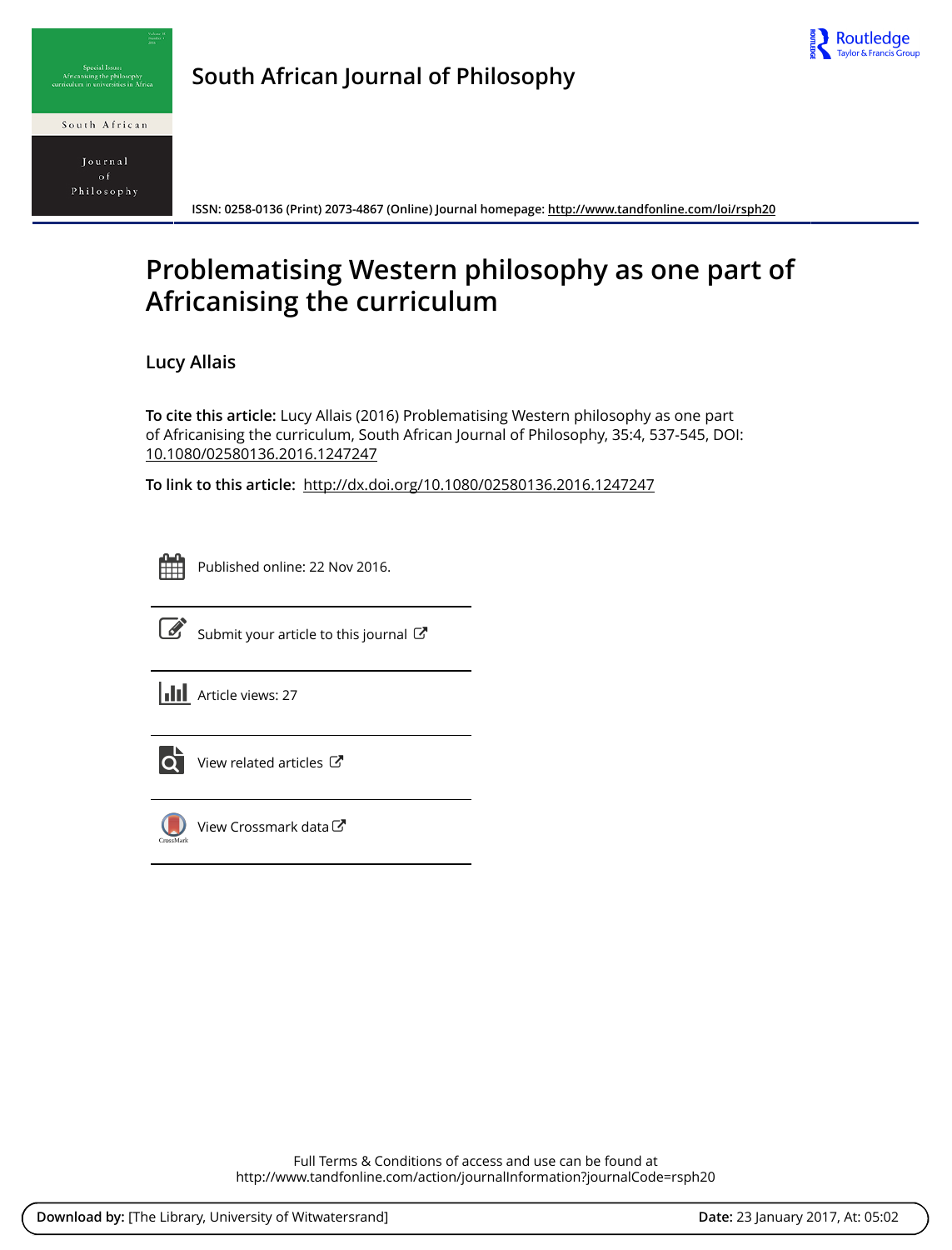# **Problematising Western philosophy as one part of Africanising the curriculum**

### **Lucy Allais**

Philosophy Department, University of the Witwatersrand, Johannesburg, South Africa and University of California, San Diego, United States lucy.allais@gmail.com

This paper argues that one part of the picture of thinking about decolonising the philosophy curriculum should include problematising the notion of Western philosophy. I argue that there are many problems with the idea of Western philosophy, and with the idea that decolonising the curriculum should involve rejecting so-called Western philosophy. Doing this could include granting the West a false narrative about its origins, influences and interactions, perpetuating exclusions within contemporary and recent North American and European philosophy, perpetuating exclusions and failed acknowledgements within the history of so-called Western philosophy, while at the same time rejecting a tradition which has included in itself so many topics and methodologies that what is left after excluding it would leave other traditions with limited resources, at the same time as wrongly granting the West proprietary rights over any ideas it has happened to investigate, rather than seeing these as belonging to all of humanity. I therefore conclude that a central part of curriculum change should be problematising Western philosophy, including our learning more about, and teaching, more complex views of its history and interactions with other traditions.

# **Introduction**

This paper argues that one part of the picture of thinking about decolonising the philosophy curriculum should include problematising the notion of Western philosophy. Both decolonising the curriculum and Africanising the curriculum could mean a number of things. For example, one thing that could be meant is having more of the curriculum taken up with African philosophy and less with so-called Western philosophy; another way of understanding it could be using techniques of philosophy from various traditions, including Western philosophy, and bringing them to bear on African problems and questions. Both of these approaches require an account of what counts as "African philosophy" and what counts as "Western philosophy". In this paper I argue that there are a number of problems with the notion of Western philosophy and that these need to be taken seriously in thinking about changing the curriculum. I argue that the account of Western philosophy that has, at least in the past few hundred years, been taken by European and North American philosophers as their tradition involves claiming for themselves ideas to which it is not obvious that they have proprietary rights, and that rejecting methodologies and topics as Western is in danger of wrongly recognising these wrongful claims.

# **The 'Meta' philosophical question**

If we wanted to replace substantial amounts of "Western" philosophy with African philosophy in the curriculum, we would need some idea of what counts as each. The meta-philosophical question of what makes African philosophy African has been given much attention in African philosophy; there are interesting parallels here with a similar trend in Latin American philosophy,<sup>1</sup> in which

<sup>1</sup> See Vargas (2007, 66) and Nuccetelli (2013), who says, "A salient feature of Latin American philosophy is its early engagement in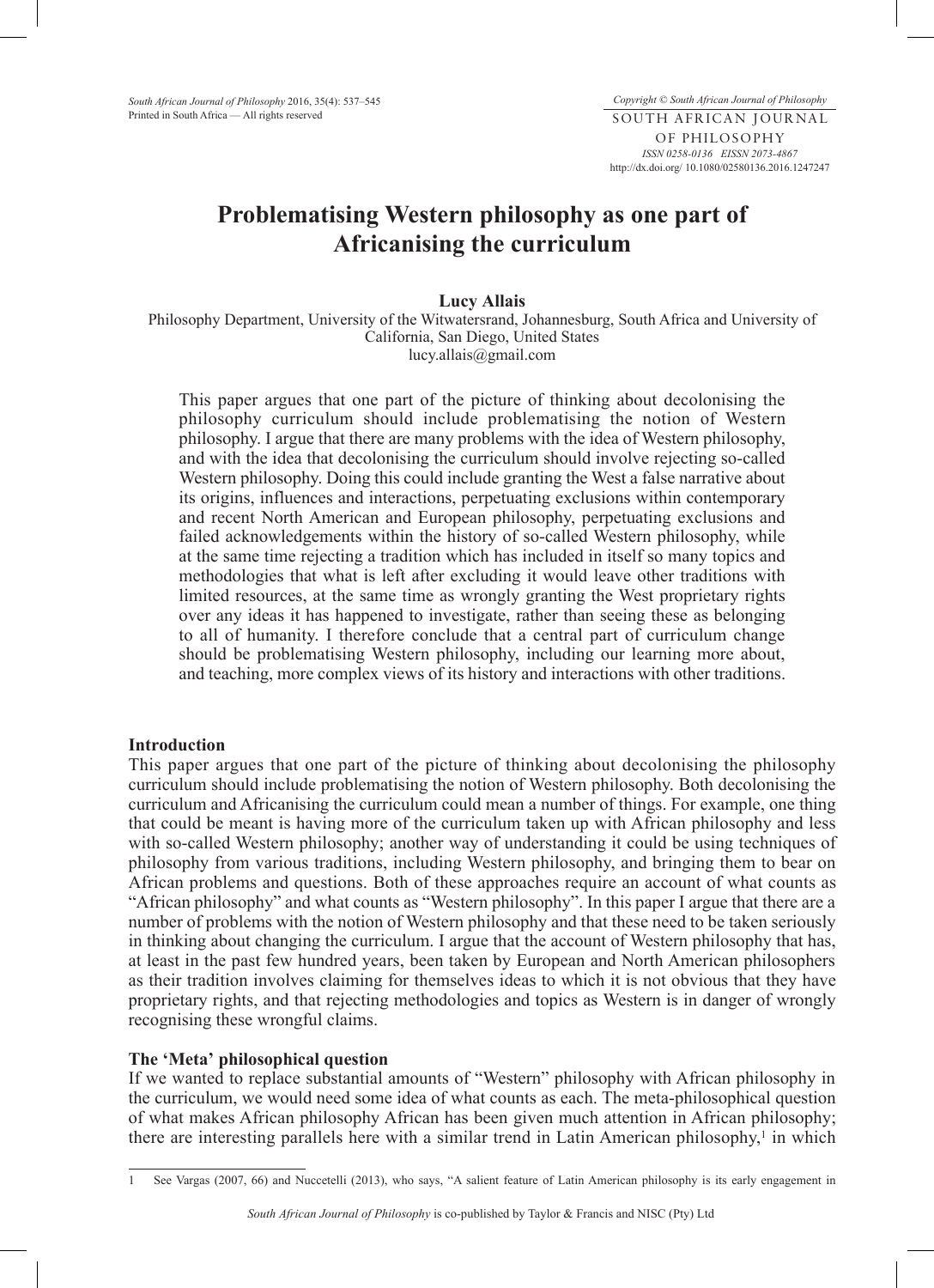the question what distinguishes Latin American philosophy—what makes it distinctively Latin American—is also one that has had a lot of attention. Notably, this is not a question which has concerned "Western" philosophy much. Similarly, on the basis of my limited contact with them I would surmise that one does not find a similar proportion of introspective attention into related questions in either Chinese or Indian philosophy. With respect to Chinese and Indian philosophy, this may reflect the self-confidence of the enormously long, relatively autonomous text-based traditions in these areas; while this is certainly an interesting question, it is beyond the scope of this paper as well as of my expertise. In line with my focus on problematising Western philosophy, my interest here is in what we can learn from the lack of attention to the identity or meta-question in Western philosophy in comparison to African philosophy. I argue that there are a number of lessons to learn from comparing the dominance of the identity/meta question in African and Latin American philosophy with its almost complete absence in so-called Western philosophy.

While my concern is with the absence of the meta-question in "Western" philosophy, I will briefly make some comments about discussions of this question in Latin American and African philosophy. This is not with an aim to giving a representative account of this question in these areas, much less to attempt to contribute to this debate, but simply to bring out the contrast with the situation in "Western" philosophy. A number of philosophers have noted that the metaphilosophical question of what makes African philosophy African has been one of the central focuses of postcolonial African philosophy (see, for example, Appiah 1992, 85). One central debate with respect to the status of African philosophy concerns the status of philosophy in sub-Saharan Africa prior to the written tradition and the formalisation of philosophy in universities from the 60s onwards. Appiah, among others, distinguishes what he calls "folk philosophy" from academic or institutionalised philosophy, where folk philosophy refers to collected wisdom and "beliefs about the nature of humankind, about the purposes, and about our knowledge of and our place in the cosmos" that exist in every culture (Appiah 1992, 86). One trend in African philosophy is what has been called "ethno-philosophy", which aims to collect and study what Appiah calls folk philosophy; this conception of African philosophy has been subject to sustained critique by prominent African philosophers such as Bodunrin (1984) and Hountondji (1983).<sup>2</sup> While not presenting his work as ethno-philosophy, Thad Metz (2015) provides an example of a philosopher currently working on African philosophy who starts with beliefs that are supposedly salient in African societies, and sees African philosophy as an attempt to theorise these.

As noted, there has similarly been sustained attention in Latin American philosophy to the meta-philosophical or identity question. Vargas argues that, in what he calls the Latin American metaphilosophical essay, philosophers are standardly required to argue for or against the claim that Latin American philosophy exists and has existed as a historical tradition (Vargas 2007, 54). In his own answer to this question, aiming to avoid essentialism and the presentation of homogeneity, Vargas says

It seems to me that the correct descriptive account of Latin American philosophy will be an institutional one: Latin American philosophy is whatever it is that people who take themselves to be working on Latin American philosophy treat as Latin American philosophy or that Latin American philosophy is (1) philosophy done by people in Latin America, or (2) work that engages with philosophical discussion that occurred or is occurring in Latin America (Vargas 2007, 53).3

reflection about its nature and significance—indeed, the very possibility of its existence".

<sup>2</sup> As Bodunrin describes it, ethno-philosophy refers to the "works of those anthropologists, sociologists, ethnographers and philosophers who present the collective world views of African peoples, their myths and folk-lores and folk-wisdom, as philosophy. What ethnophilosophers try to do is to describe a world outlook or thought system of a particular African community of the whole of Africa" (Bodunrin 1984, 142)

<sup>3</sup> He suggests that we have to take the same approach to defining philosophy itself, in terms of the kinds of things that occupy philosophers who take themselves to be doing philosophy (Vargas 2007, 534). He argues that there is distinctive, valuable content to Latin American philosophy…not necessarily because it is Latin American, per se, rather because there is a body of useful conceptual moves and philosophical resources that have some currency in the history and present of Latin American philosophical work. Perhaps these ideas gained widespread currency in Latin America when they did because of the particularities of its intellectual and social history. And,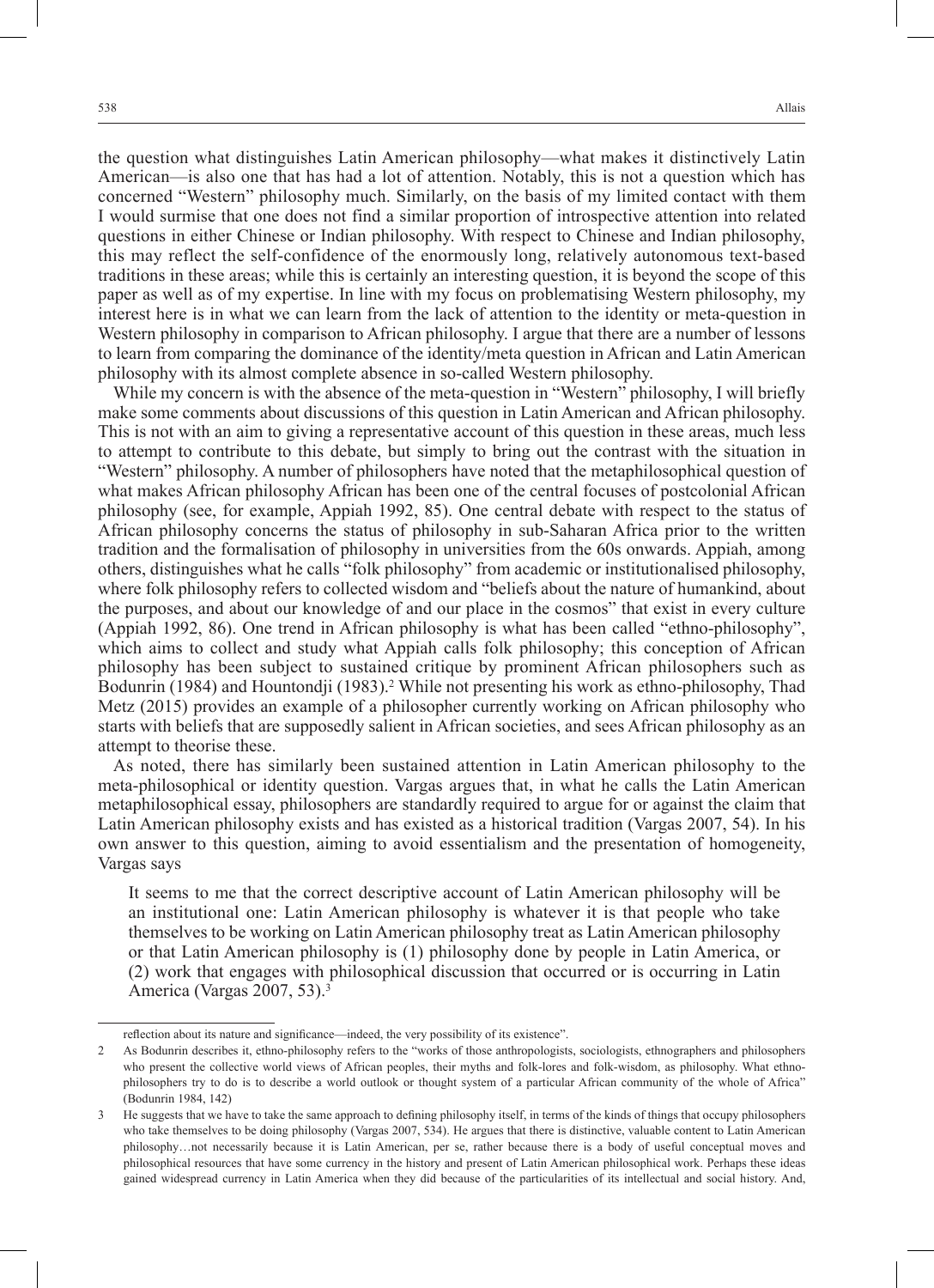For a similar approach to African philosophy, see Hountondji, who says "[b]y 'African Philosophy' I mean a set of texts, specifically the set of texts written by Africans themselves and described as philosophical by the authors themselves" (1983, 33).

In contrast with both these traditions, as I have already noted, a vanishingly small amount of "Western" philosophy is concerned with the question of what makes its philosophical tradition "Western"; this is simply not taken to be a question that requires answering. "Western" philosophy does, however, engage with the question of what makes something philosophy. One way of understanding this aspect of the Western approach to the question is simply as an illustration of a feature of Western arrogance that mirrors what a number of writers have noted in writing about whiteness: its assumption of itself as the centre, as neutral, as normative, as perspectiveless. Thus, it could be that in asking what makes something philosophy, rather than what makes something "Western" philosophy, the "Western" tradition is assuming that philosophy simply is Western philosophy, or that Western philosophy simply is philosophy. If Western philosophy understands itself simply as philosophy, and not as in any way positioned or particular, this would explain its having some concern with the question "what is philosophy?", rather than with the question of what distinguishes Western philosophy from other traditions. On the related and similar question of white ways of seeing the world, Paul Taylor writes that whiteliness "tends to involve a commitment to the centrality of white people and their perspectives…The way they [whites] see the world just is the way the world is, and the way they get around in the world just is the right way to get around" (Taylor 2004, 230). Similarly, as Samantha Vice puts it: "One of the key ways of theorizing whiteness is as a global norm that is invisible, working in the background as a standard, not of one particular way of being in the world, but as normalcy, as universalizability, of just being 'the way things are'" (Vice 2010, 324). George Yancy says that "[w]hites have a way of speaking from a centre that they often appear to forget forms the white ideological fulcrum upon which what they say (or do not say) or see (do not see) hinges" (Yancy 2004, 1) and that

[w]hiteness fails to call into question is own modes of socio-epistemological constructivity, ways that social reality is constructed and regulated. Through this process of "white-worldmaking", the construction of a world with values, regulations, and policies that provide supportive structures to those identified as "white", a world that whiteness then denies having given birth to, a possible slippage between knowing and being that is often difficult to encourage. It short, what whiteness knows is what there is (Yancy 2004, 11).

Commenting on a colleague who advised him not to get "pegged" as working on race and African-American philosophical issues, Yancy says "he did not see his own work—engagements with European and Anglo-American philosophy—as 'pegged'; he simply taught philosophy qua philosophy" (Yancy 2004, 1). In a similar way to these analyses of whiteness, the "Western" philosophical tradition could be taken to be seeing itself as the centre, as not itself positioned, and therefore taking philosophy to be simply what is done in this tradition, so not in need of qualification by the term "Western".

If this is the correct explanation of the absence of the identity question in "Western" philosophy, one part of decolonising the curriculum would involve questioning this way that the Western tradition sees itself, focusing on ways in which this tradition has its own positions and presuppositions, and contrasting it with other traditions. While I do take this to be part of what we should do, I will argue that the situation is more complex than this response suggests, and that in fact problematising the notion of "Western" philosophy should involve more than trying to focus on what is distinctive in this tradition as opposed to other traditions.

#### **Exclusions within "Western" philosophy**

A first part of the complexity of the situation is to note that when European and North American philosophers are concerned to argue that something is or is not philosophy, this is usually with

perhaps such ideas could or did develop elsewhere under different conditions. My point is simply that there are useful philosophical resources to be found in Latin American Philosophy (Vargas 2007, 68).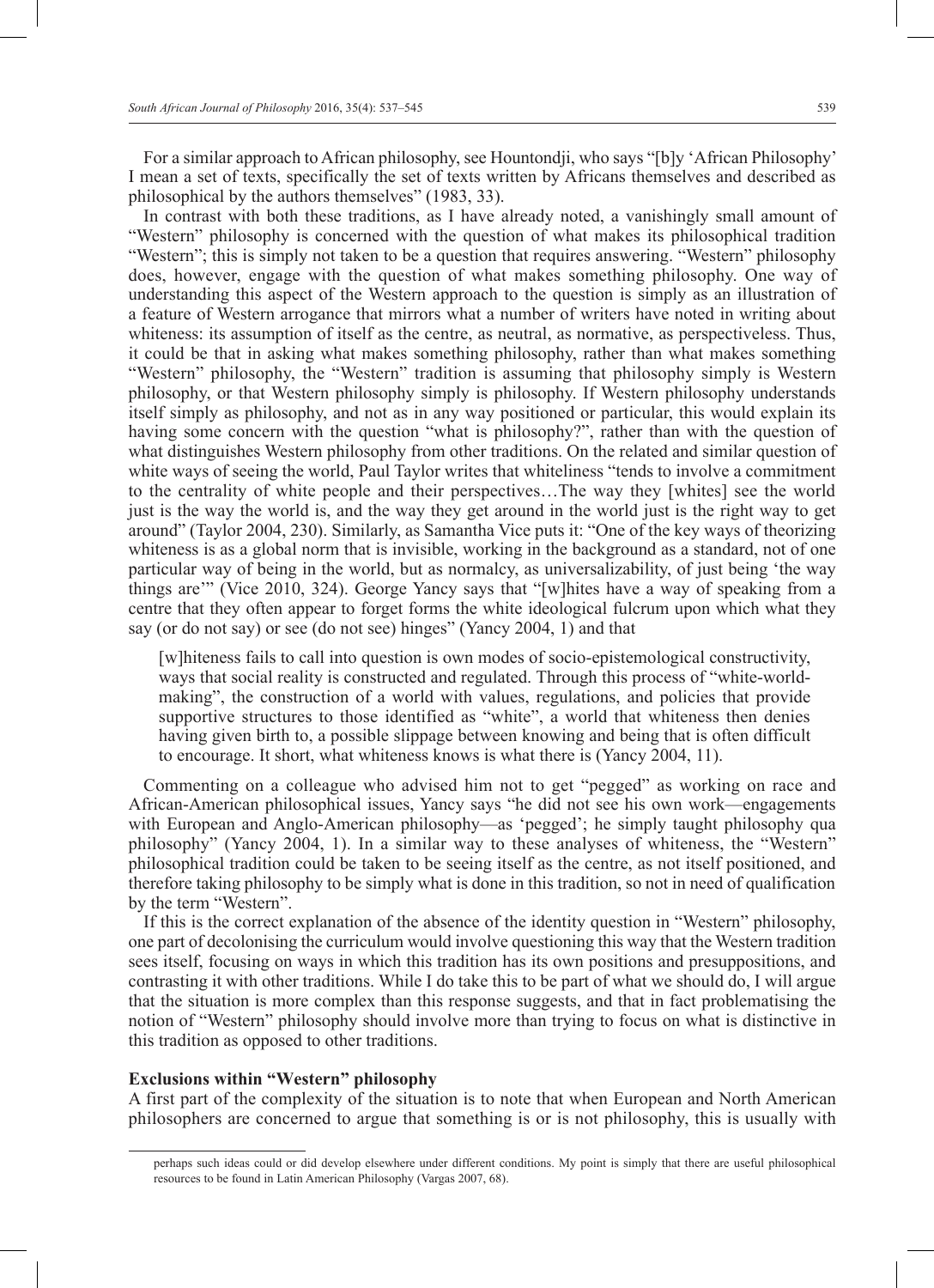respect so some work being done by other European or North American philosophers. For example, at their most antagonistic, some extreme proponents of the "analytic" or "continental" traditions may have rejected the opposing tradition as not being really "philosophy" (see Appiah for a discussion of the history of this dispute in relation to contemporary African philosophy). Similarly, there has been controversy about the relatively recent field of "experimental" philosophy as to whether it is really philosophy.4 Since, in these cases, the areas with respect to which there is dispute about whether they are philosophy feature within European and North American thought, it cannot be that there is a simple equation of philosophy with the way Europeans and North Americans do philosophy.

Another complication is with respect to whether the analysis of "whitely" ways of seeing the world translates straightforwardly onto "Western" ways of seeing the world. One problem with this is that regarding European and North American societies as white would exclude the very many non-whites who are part of these countries. Seeing Western philosophy in this way might entrench the exclusion of under-represented groups from the so-called Western tradition. Suppose, by analogy, that within Indian philosophy there was an important group of philosophers who had been seriously neglected in the official or mainstream canon, perhaps for reasons of class, religion or gender, but who had indisputably produced extremely significant work. Using the term "Indian philosophy" for something presented as an official canon but which excludes these thinkers would accept and perpetuate the exclusion. Similarly, we should be careful of rejecting what we think of as "Western" philosophy without paying attention to exclusions *within* the so-called Western tradition's current and historical self-representation (as well as ways in which this might have changed)—without understanding this we will have an inaccurate view of the tradition we are supposedly rejecting, as well as perpetuating exclusions.

It is well-known that European and North American philosophy are in fact disproportionately white and male, both with respect to demographics and, arguably, as reflected by topics that dominate curricula. It might be thought that the relative absence of philosophy written by women and black philosophers on European and North American teaching syllabuses simply reflects the relative absence of the presence of these groups in academic philosophy, and that while this relative absence of course has a root in patriarchy and white supremacy, it means that there simply are not the female and black philosophers available to draw on in large parts of the tradition. In fact, however, the situation might be worse than this, as while it is true that there are fewer philosophers from these groups, it is also arguable that much significant work by philosophers from these groups exists but has not been recognised in the standard representations of the European and North American tradition. For example, there is currently, recently, attention being paid to female philosophers writing in the European early modern period who have not been traditionally discussed in work on this period.5 Similarly, as Krishnamurthy has argued, European and North American political philosophy for some time represented contemporary analytic political philosophy as beginning with Rawls, thereby excluding some of the most important American political philosophers and thinkers, such as Martin Luther King Jr, Malcolm X, W. E. B Du Bois, Marcus Garvey and Booker T. Washington.<sup>6</sup> These authors have of course been read for some time in "black studies" departments, but have only recently begun to get significant attention in "mainstream" political philosophy. Krishnamurthy argues that both Indian political philosophers and African-American political philosophers have been wrongly neglected in North American and European political philosophy, and refers to the project of giving them their rightful place in political philosophy as "decolonising political philosophy". In some respects, it seems to me that "decolonising" is not an obvious term to use here—the excluded African-American political tradition is an excluded tradition within North America.7 This point can be made more obviously with respect to the excluded early modern

<sup>4</sup> See Alfano and Loeb's "Experimental Moral Philosophy" http://plato.stanford.edu/entries/experimental-moral/.

<sup>5</sup> See http://www.newnarrativesinphilosophy.net/, and http://www.newnarrativesinphilosophy.net/.

<sup>6</sup> See also Mills (1997) for an account of exclusions within the North American and European political philosophy tradition. His focus is on the exclusion of attention to race, and in particular, white supremacy.

<sup>7</sup> A further problem with the alignment of the project of decolonising philosophy with rejecting "Western" philosophy is that it is in danger of treating British colonial power as standing for European philosophy. Germany was not a significant colonial power (in comparison to Britain's rule of much of the world), but an extremely significant part of European philosophy. To talk about changing the curriculum as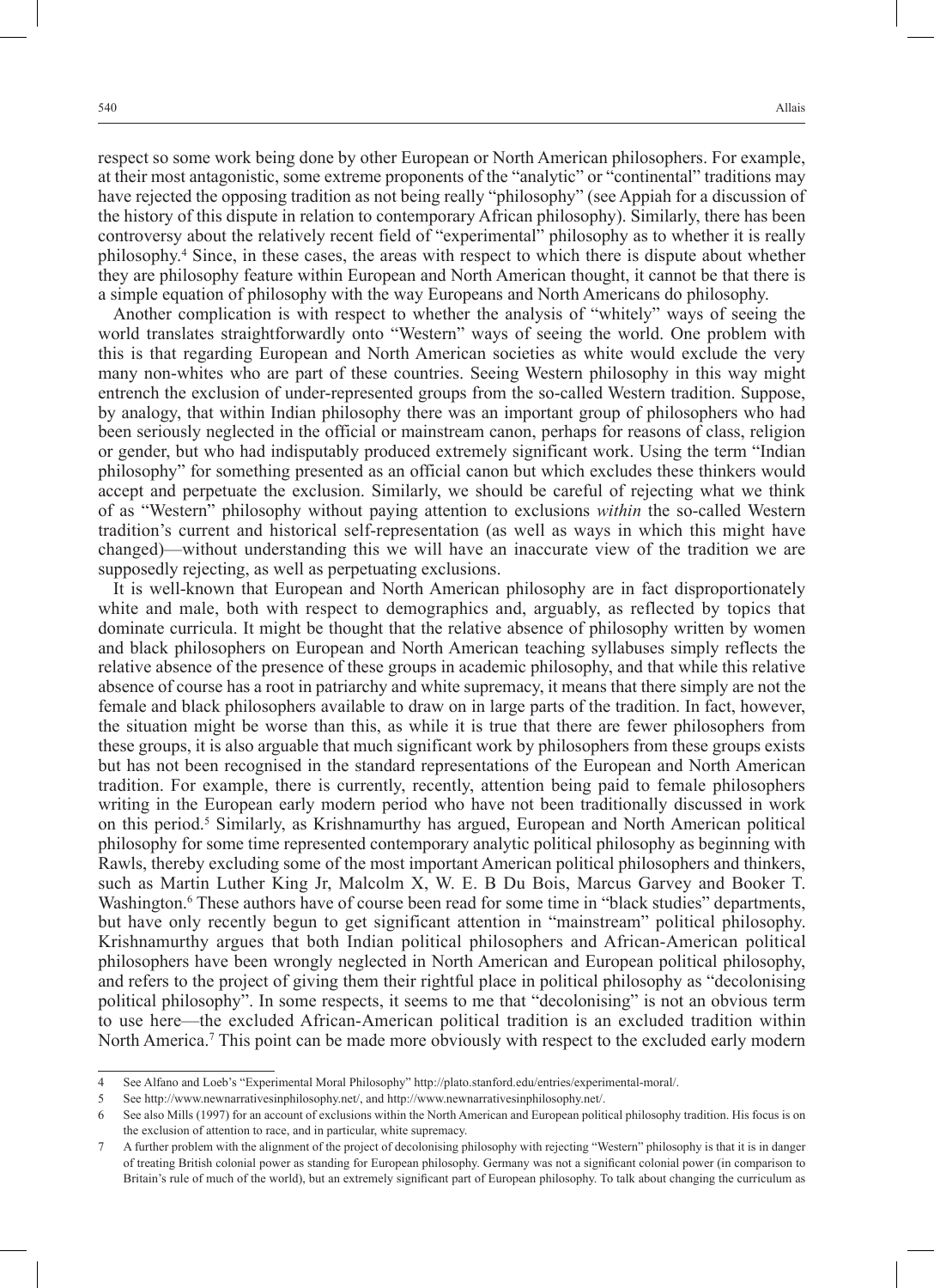female philosophers: these are largely European thinkers within Europe who have been traditionally excluded due to patriarchy. In other words, it may be that at various times so-called Western philosophy has problematic and exclusionary views of which philosophers have featured in its own tradition, rather than just neglect of philosophy from other parts of the world. The importance of the African-American political tradition, and the fact that for a long time it was marginalised, including for reasons not unrelated to some of the reasons for which African philosophy has been neglected, seem to me reasons that it should feature in our curricula. Since some of these exclusions are related to and arguably are a product of the dominance of white supremacy as an ideology, they seem to me to be an important part of our project of curriculum change, even if they do not strictly fall under "decolonising" or "Africanising". One change I would like to see to our curriculum therefore would include paying more attention to the African-American political philosophy tradition.

Related both to the point of exclusions within the "Western" tradition as well as to the point about the whitely (and possibly also Western) assumption of itself as a centre and as normative, in addition to paying attention to which individuals and traditions have been ignored or excluded in this tradition, we should also take note of topics which have been neglected. In *The Racial Contract*, Charles Mills (1997) argues that North American and European political philosophy and its historical tradition have failed to pay any attention to the role of white supremacy as an ideology. He says

[w]hite supremacy is the unnamed political system that has made the modern world into what it is today. You will not find this term in introductory, or even advanced, texts in political theory. A standard undergraduate philosophy course will start off with Plato and Aristotle, perhaps say something about Augustine, Aquinas, and Machiavelli, move on to Hobbes, Locke, Mill, and Marx, and then wind up with Rawls and Nozick. It will introduce you to notions of aristocracy, democracy, absolutism, liberalism, representative government, socialism, welfare, capitalism and libertarianism. But though it covers more than two thousand years of Western political thought and runs the ostensible gamut of political systems, there will be no mention of the basic political system that has shaped the world for the past several hundred years. And this omission is not accidental. Rather, it reflects the fact that standard textbooks and courses have for the most part been written by whites, who take their racial privilege so much for granted that they do not even see it as political, as a form of domination (Mills 1997, 1).

It seems to me that Mills' contribution to rectifying this omission and the work that engages him is important reading for philosophy in South Africa: the colonial period and the apartheid period both reflect the dominance of white supremacy, so work on white supremacy and its presence in philosophy is clearly relevant to South Africa and South African political philosophy. At the same time, Mills is situated within the North American tradition, in terms of his life, education, and philosophical tools. In my view, this illustrates a way in which decolonising the curriculum need not mean only simply rejecting Western philosophy, but could also mean reading thinkers within the North American and European tradition who are engaging with the ways in which the Western canon has been shaped by colonialism and white supremacy.

#### **Problematising the history of "Western" philosophy**

I have been arguing that we cannot assume that we know what "Western" philosophy is without paying attention to the exclusions within "Western" philosophy, where these include exclusions of Western philosophers within this tradition, as well as topics and frameworks within the tradition that may have been partly shaped by ideology, and in particular the ideology of white supremacy. A related point is to pay attention to the historiography of "Western" philosophy, and the way in which this changed and developed, arguably in ways which erase the role of non-Western philosophy in the history of Western philosophy. Peter Park (2013) argues that in the 1700s and 1800s the

decolonising the curriculum is in danger of giving British political power a much more significant place in European intellectual thought than it in fact had.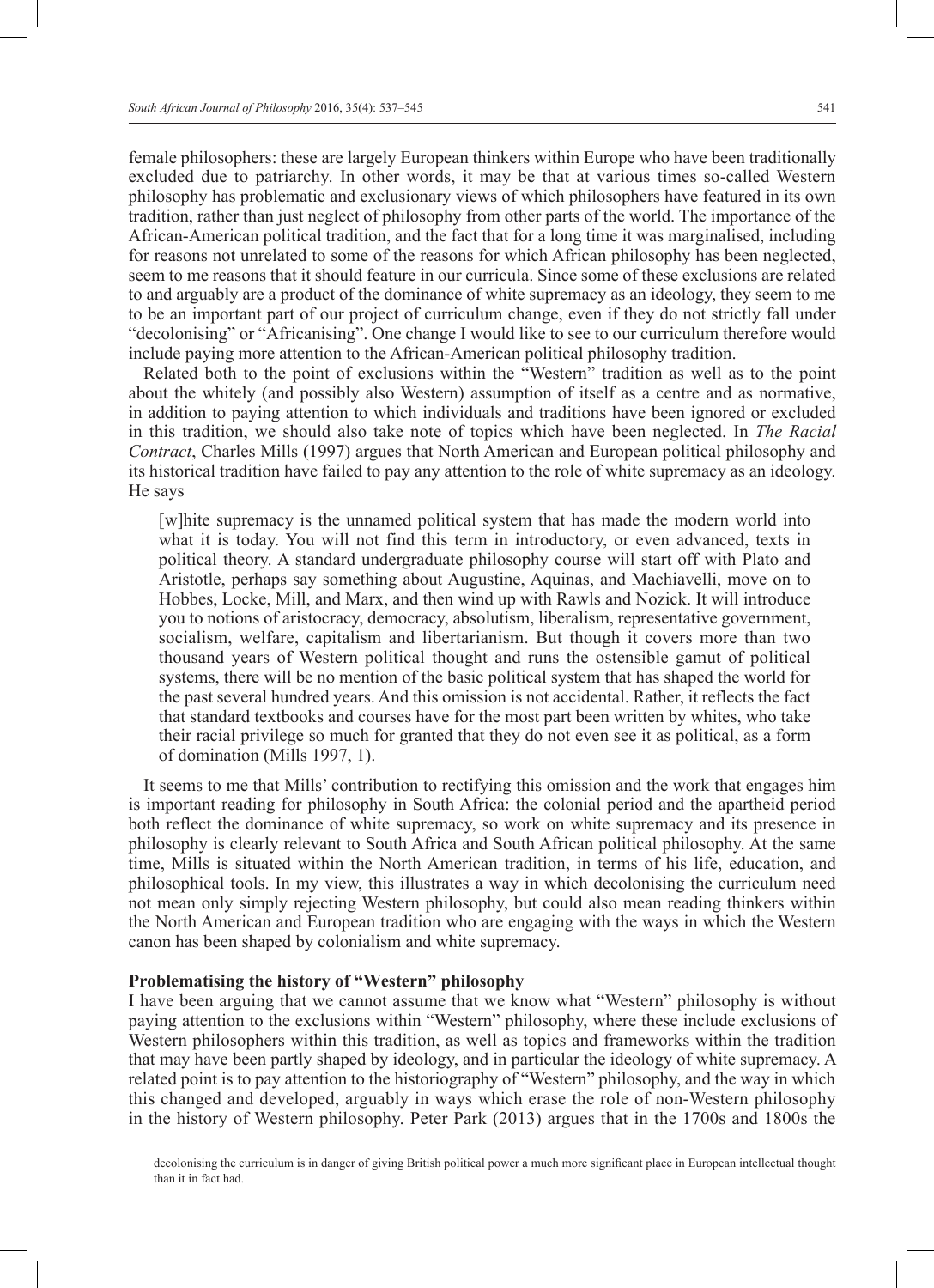history of Western philosophy was rewritten (by Westerners); he argues that while up to this period so-called Western philosophy had traced its origins to India, Egypt and Babylon, not seeing its origins as Western, but rather seeing its roots as lying in Africa and Asia. He argues that during this period this story was rewritten, excluding African and Asia from histories of philosophy, and he argues for attributing this exclusion to racism. He argues that the exclusionary Eurocentric canon, and, in particular, the exclusion of Africa and Asia from the history of philosophy began in the 1780s. Prior to this, he argues, the great majority of early modern historians agreed that philosophy began in the Orient, and only in the late eighteenth century did historians of philosophy begin to claim a Greek beginning for philosophy. Park traces the view of philosophy as beginning in the Orient back to the views the ancient Greeks themselves had of their tradition, and argues that it was the dominant view until the 18th-century German rewriting of academic syllabi. This indicates that "Western" philosophy only came to think of itself as "Western", as opposed to being continuous with a tradition originating in India and Africa, relatively recently. If Park's argument is sound, then the tradition which has thought of itself as Western has unacknowledged non-Western roots, and has only relatively recently come to see itself as "Western". This means that rejecting this tradition out of a desire to reject Western philosophy and replace it with something non-Western could, ironically, involve accepting and perpetuating the West's false view of this tradition as originating with itself.

Even if we accept that the "Western" tradition has significant roots in ancient Greece, one can still question the extent to which it makes sense to call this ancient Mediterranean tradition "Western", and it obviously is no part of white supremacy, which dates to the modern world. Looking at a map of the ancient Greek world, one will see settlements in what is now Italy, parts of France and Spain, as well as in Africa and Turkey. The philosophers usually identified as the earliest ancient Greek philosophers, the first pre-Socratics, came from what is now part of Turkey. In ancient Greece there was more exchange with what is now Turkey, Iraq and north Africa than there was with Britain and Germany. This, in my view, adds to the case for thinking that accepting this tradition as somehow essentially Western would involve wrongly accepting the West's claiming for itself of an ancient Mediterranean tradition which was not obvious Western.

A similar point can be seen if we trace the development of the ancient Greek and Roman tradition in which "Western" philosophy now standardly locates its origins, in the late ancient and early medieval periods. When I was first taught about this period, the story presented was that there was a time in which Greek and Roman philosophy was "lost", and then it was "recovered" from the Arabic world, through the presence of the Moors in Spain. Of course this Western perspective ignores the fact that the work was not "lost", but rather seamlessly integrated into a continuous philosophical tradition in the Islamic world. This is not a tradition I was taught anything about in my philosophical education, despite the fact that Avicenna was mentioned, an Islamic philosopher who originated in modern day Afghanistan, when we studied arguments for the existence of God, as one of the philosophers engaged with such arguments. Not mentioned were the Islamic philosophical tradition in which Avicenna was based, the continuous engagement of this tradition with the ancient Greek and Roman tradition, and the influence of Avicenna's arguments on philosophers such as Leibniz, and, through Leibniz, Kant, central figures in the "Western" canon. As the history of philosophy is typically taught in pressured undergraduate programmes, it primarily features Socrates, Plato and Aristotle, might touch on Augustine or Aquinas, and then jumps to Descartes and the early modern (male) European philosophers. This way of presenting the story obscures the importance of the Islamic tradition in terms of its engagement with and transmission of the ancient Greek and Roman texts, the philosophy in the Islamic tradition building on those texts, and the influence of this philosophy on "Western" philosophy. One way of looking at this occlusion is that it is an instance of "Western" philosophy failing to acknowledge its debts to other traditions, but another way is to question whether it really makes sense to think of the Islamic tradition as something separate from the "Western" tradition, which the "Western" tradition stole from. This might lead us to question whether it makes sense to think that there really is such a thing as the "Western" tradition. The claim that there is might involve accepting a narrative told by European powers at the height of their modern nationalistic arrogance.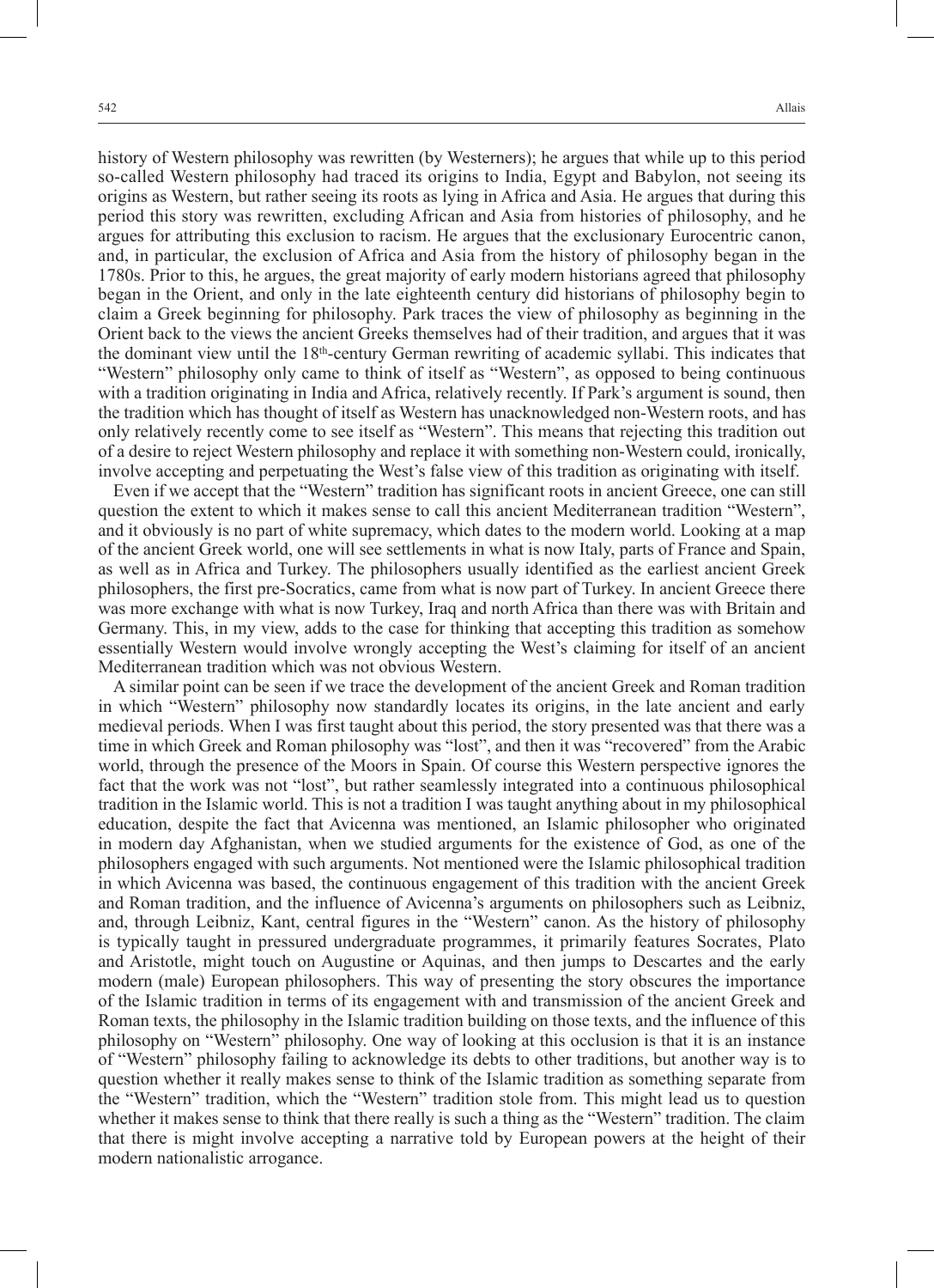#### **Heterogeneity in the content and methodology of "Western" philosophy**

I have noted that "Western" philosophy has not sought to characterise what makes it Western, and also that there are a number of geographical and historical questions that can be raised about the extent to which the philosophy seen by modern North American and European philosophers as the Western tradition really belongs to the West. It might be thought, however, that we can give an account of the kinds of concerns that characterise the Western philosophical tradition in terms of its content and/or methodology. Metz, for example, in presenting his characterisation of African philosophy, contrasts it with ideas which, he suggests, have been dominant in the West. He says that

[g]eographical labels like "Western" and "African" refer to features that are salient in a locale, at least over a substantial amount of time. They pick out properties that have for a long while been recurrent in a place in a way they have tended not to be elsewhere. They denote fairly long-standing characteristics in a region that differentiate it from many other regions (Metz 2015, 1176).

He then suggests as typically Western ideas "the combination of markets, science and constitutionalism" (Metz 2015, 1177).<sup>8</sup> These strike me as odd ideas to designate as typically Western, whether we are looking either at the philosophical tradition known as Western or at thought in Western societies. At the most, it might be taken to represent one strand in parts of European and North American thought in the 19th and 20th centuries. Even by looking just at the 20th century, if we look either at dominant ideas in European societies (think about the number of European countries under fascist rule in the 20th century) or if we look at European philosophy we will find an extremely non-homogenous set of ideas and methodologies. It seems to me that it would be difficult to characterise what the obsessively systematic systems of Kant have methodologically in common with the (arguably) obsessively unsystematic aphoristic approach of Nietzsche. Which of these are we to take as the "Western" method? What do either of them have in common with the methodology and ideas of Marx, Frege or Russell, never mind with contemporary experimental philosophy? Certainly there are connections between these thinkers, the tracing and understanding of which many people working in the history of philosophy find a rewarding enterprise, and the connections, conversations and influences between these philosophers might make sense of saying that there is significant sense in which they belong to a common tradition. What seems to me more questionable though, is that there is either a methodology or a set of topics they have in common, which would designate them as typically "Western". Even as early as the ancient Greek tradition to which, as I have noted, contemporary European and North American philosophy tends to trace its roots, it is hard to find an agreed methodology or an agreed set of problems. Rather, there is an abundance of difference—relativists, sceptics, emotivists, cynics, theists, hedonists, ascetics and many other theories and methodologies.

I noted at the beginning that "Western" philosophy has not had much explicit preoccupation with what, in specific, makes it Western (unlike the focus on the meta-philosophical question in African and Latin American philosophy). I suggested that one part of the explanation of this might be the West's having something like the whitely failure to see its own position as a position. However, I think we can now add a further, complicating part of this, which is the extent to which so-called Western philosophy is not monolithic or homogenous, and the extent to which this means that one cannot easily pick out either a subject matter or a methodology and declare it to be specifically "Western". Even attempting to characterise the content or methods of European and North American philosophy by looking at what is currently taught and written in European and North American philosophy departments would yield a significant amount of dispute, and would include philosophers arguing for such philosophical methods as returning to the ancient concern of how to live well, philosophers working in empirical experimental philosophy, and those who see philosophy as continuous with natural science. Topics and methodologies are constantly contested and vary widely. Going only a little way back in the history of the twentieth century would get us

<sup>8</sup> In comparison, he says, "Similarly, it is African to hold a belief in the need to respect ancestors, wise progenitors of a clan who have survived the death of their bodies and now live in an invisible form on earth" (Metz 2015, 1176).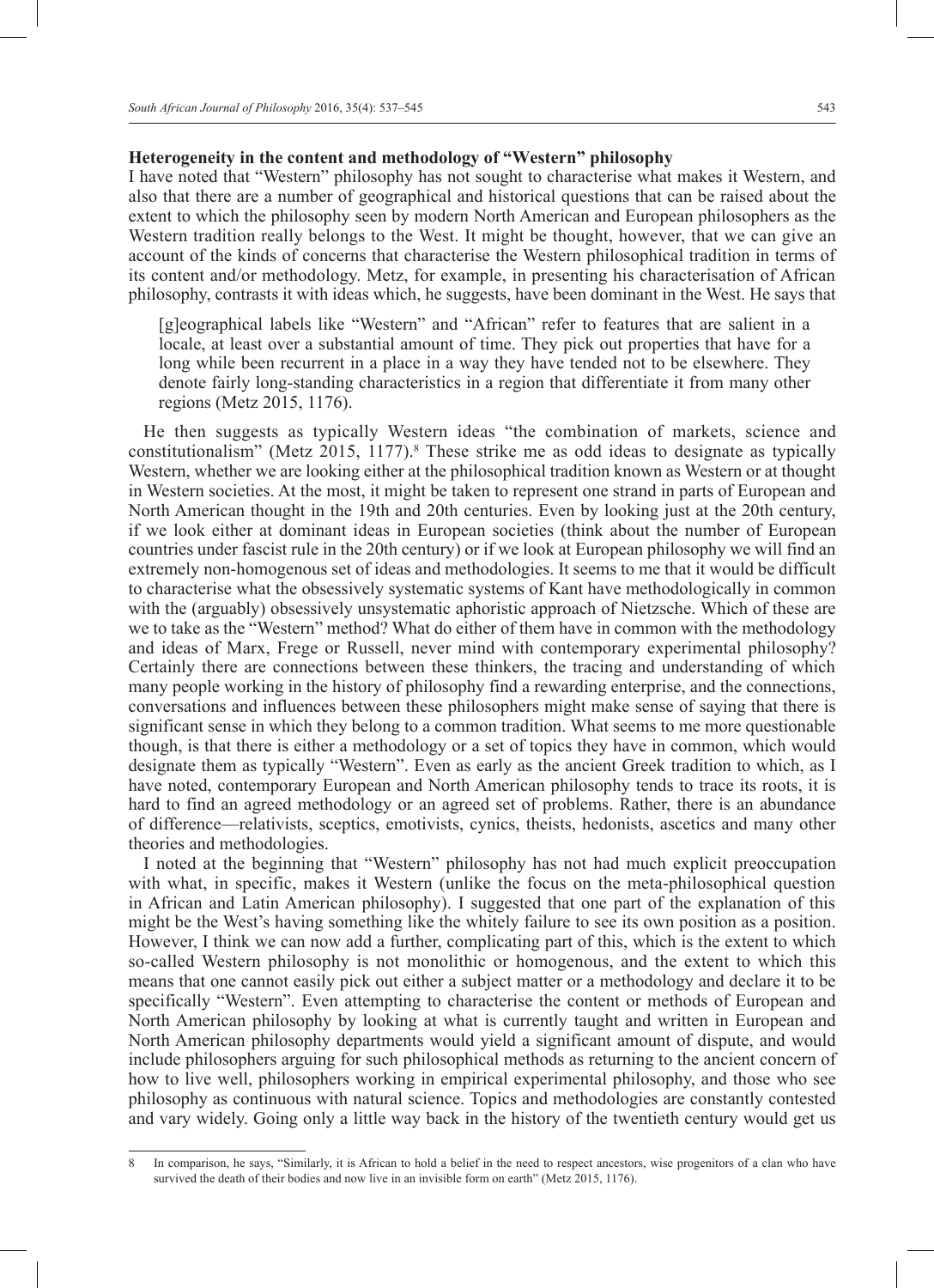to a time in which North American and British analytic philosophy was barely reading the history of philosophy, and doing very little work in ethics, a situation very different from the present. And looking at philosophers currently working in North American and European philosophy departments would include many philosophers who are critical of much of twentieth century philosophy, as well as philosophers working on analysing oppression, gender, sexual orientation, revolution, violence, epistemic injustice, race, white supremacy, and many other topics. It is not obvious that there is a sense in which these are peculiarly Western topics.

#### **Conclusion**

I have suggested that in terms of content and methodology, it is not obvious that there is an easy way of determining what makes Western philosophy Western, given the extent to which it is not homogenous or monolithic, and has been constantly changing and contested, and given the breadth of the topics which have, at various times, been taken as its subject matter. (This is compatible with its being the case that its focus and topics have at least some of the time been parochial, as well as influenced by ideology and racism, as we have seen argued by both Mills and Parks). In my view, this raises a problem for the attempt to define a tradition in opposition to so-called Western philosophy, as well as for the idea that Africanising the curriculum would mean excluding or replacing so-called Western philosophy. The problem with the former is that traditions which try to define themselves as different to the Western tradition will be attempting to define themselves as different to a tradition with respect to which it will be hard to find topics and methodologies that it has not included. This means that attempting to define yourself in opposition to the Western tradition in terms of either content or methodology would be, it seems to me, unnecessarily painting yourself into a corner with almost no room for methodological manoeuvre and few concepts left. Similarly, the question Vargas reports as getting significant attention within Latin American philosophy—"does Latin American philosophy exist?"—seems to me in danger of granting too much to Western philosophy. Western philosophy is allowed to take itself to exist no matter what topics or methodologies it engages with; the idea that Latin American philosophy be recognised as existing only if it does something distinctively different to the West cedes too much conceptual ground as property of the West.

I have argued that there are many problems with the idea of Western philosophy, and with the idea that decolonising the curriculum should involve rejecting so-called Western philosophy. Doing this could include granting the West a false narrative about its origins, influences and interactions, perpetuating exclusions within contemporary and recent North American and European philosophy, perpetuating exclusions and failed acknowledgements within the history of so-called Western philosophy, while at the same time rejecting a tradition which has included in itself so many topics and methodologies that what is left after excluding it would leave other traditions with limited resources, at the same time as wrongly granting the West proprietary rights over any ideas it has happened to investigate, rather than seeing these as belonging to all of humanity. I therefore conclude that a central part of curriculum change should be problematising Western philosophy, including our learning more about, and teaching, more complex views of its history and interactions with other traditions. Of course it is entirely compatible with this that we simultaneously devote more of the syllabus to philosophy that identifies as African, as well as to using philosophical tools to think about problems pertinent to Africa, as well as teaching parts of North American and European philosophy that have been neglected, particularly those which may have been neglected through racism, such as the African-American political tradition, and the medieval Islamic tradition.

#### **References**

- Alfano, M. and D. Loeb. 2014. "Experimental Moral Philosophy." http://plato.stanford.edu/entries/ experimental-moral/.
- Appiah, K. A. 1992. *In My Father's House: Africa in the Philosophy of Culture*. New York: Oxford University Press.
- Bodunrin, P. 1984. "The Question of African Philosophy." In: *African Philosophy: An Introduction*, edited by R. Wright, 142–160. Landam: University Press of America.